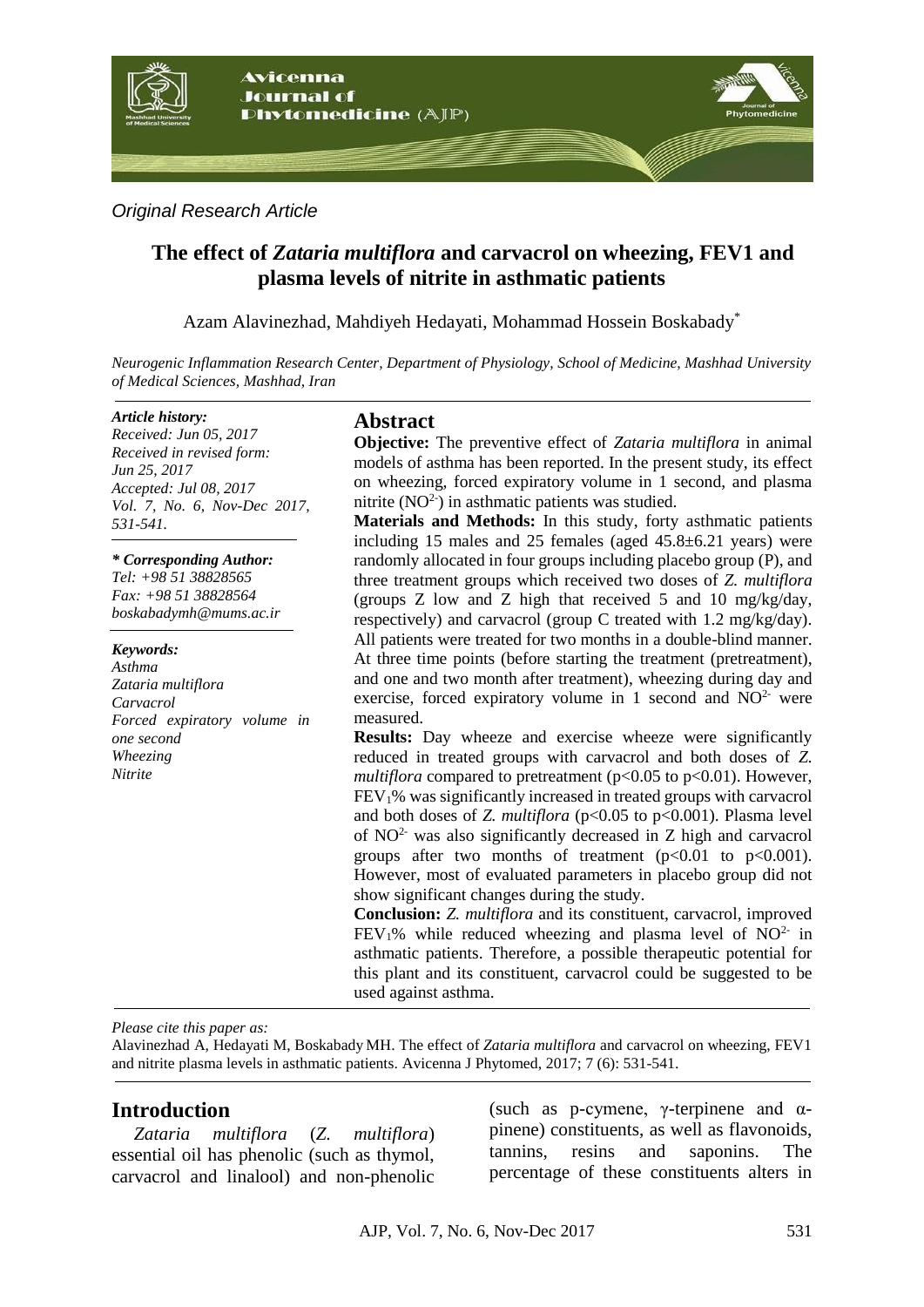different regions. Carvacrol (2-methyl-5- (1-methylethyl)-phenol) is the main constituent of the essential oil of this plant [\(Saleem et al., 2004\)](#page-10-0) which no side effects have been reported so far. This compound was approved by the FDA for use in food industry [\(De Vincenzi et al., 2004\)](#page-9-0).

In traditional medicine, *Z. multiflora* is used for treating respiratory diseases. This plant has many therapeutic properties such as antiseptic (antimicrobial and anti-fungal) and antitussive [\(Aynehchi 1986;](#page-8-0) [Hosseini](#page-9-1)  [et al., 2016;](#page-9-1) [Jafari et al., 2003;](#page-9-2) [Mansoori et](#page-9-3)  [al., 2002;](#page-9-3) [Mansour et al., 2010;](#page-9-4) [Saei-](#page-10-1)[Dehkordi et al., 2010\)](#page-10-1), oxidative stress modulatory activities [\(Babaie et al., 2007;](#page-8-1) [Jaffary et al., 2000;](#page-9-5) [Nakhai et al., 2007\)](#page-10-2). This plant has shown stimulatory effect on β2-adrenoceptors, and inhibitory effect on histamine (H1) and muscarinic receptors in guinea pig tracheal chains [\(Boskabady et](#page-8-2)  [al., 2009;](#page-8-2) [Boskabady et al., 2012a;](#page-8-3) [Boskabady et al., 2010;](#page-8-4) [Boskabady et al.,](#page-8-5)  [2012b;](#page-8-5) [Jafari et al., 2011\)](#page-9-6). It could also ameliorate bronchial inflammation [\(Boskabady and Gholami Mhtaj 2014;](#page-8-6) [Boskabady et al., 2014a;](#page-8-7) [Boskabady and](#page-8-8)  [Mahtaj 2015;](#page-8-8) [Boskabady et al., 2014b\)](#page-8-9) and elevation of Th1/Th2 ratio in sensitized animals [\(Boskabady et al., 2013\)](#page-8-10). In lipopolysaccharide-stimulated

macrophages, *Z. multiflora* suppressed oxidative stress likely due to its radical scavenging activity and through reduction of NO production [\(Kavoosi 2011\)](#page-9-7).

Several pharmacological properties were reported for carvacrol in previous studies such as antioxidant [\(Chen et al.,](#page-8-11)  [2009\)](#page-8-11), anti-inflammatory, antimicrobial [\(Nostro and Papalia 2012\)](#page-10-3) and antitumor effects [\(Jaafari et al., 2012\)](#page-9-8). Carvacrol can reduce inflammation by inhibition of cyclooxygenase-2 and consequently decreasing prostaglandin E2 as well as modulating TNF-α, IL-6, iNOS and IL-10 levels [\(Aristatile et al., 2013;](#page-8-12) [Kara et al.,](#page-9-9)  [2015;](#page-9-9) [Landa et al., 2009;](#page-9-10) [Lima et al., 2013\)](#page-9-11). In sensitized guinea-pigs treated with carvacrol, the serum levels of IL-4, endothelin, IgE and eosinophil peroxidase

decreased and IFN-γ increased [\(Boskabady](#page-8-9)  [et al. 2014b;](#page-8-9) [Jalali et al., 2013\)](#page-9-12). In addition, carvacrol decreased total WBC number, eosinophil, serum levels of IL-8 and malondialdehyde in an animal model of COPD [\(Mahtaj et al., 2015\)](#page-9-13). An *in vivo* study on human monocytes showed that *Z. multiflora* essential oil, carvacrol and thymol can reduce NOS and NOX activities as well as production of NO and  $H_2O_2$ [\(Kavoosi et al., 2012\)](#page-9-14). Carvacrol also showed inhibitory effects on histamine and muscarinic receptors [\(Boskabady et al.,](#page-8-13)  [2011;](#page-8-13) [Boskabady et al. 2012b\)](#page-8-5) and demonstrated a potent relaxant effect on tracheal smooth muscles [\(Boskabady and](#page-8-14)  [Jandaghi 2003b\)](#page-8-14).

Asthma is a chronic inflammation of airways which leads to respiratory symptoms such as wheezing, coughing, shortness of breath and chest tightness ( Bateman ED et al., 2008). Pulmonary function tests (PFT) are usually less than 80% predicted values in asthma [\(Bousquet](#page-8-15)  [2000\)](#page-8-15). Inflammatory markers such as the level of  $NO<sup>2</sup>$  can be related to the degree of airway inflammation and are involved in the pathogenesis of asthma [\(Ekmekci et al.,](#page-9-15)  [2004\)](#page-9-15). One of the oxidative products of NO is  $NO<sup>2</sup>$  which significantly increases in asthma and chronic obstructive pulmonary diseases [\(Kanazawa et al., 1998\)](#page-9-16). According to [Global Initiative for Asthma](http://www.google.com/url?sa=t&rct=j&q=&esrc=s&source=web&cd=1&ved=0ahUKEwiwj8ywkbPQAhVGlCwKHcB9A5QQFggaMAA&url=http%3A%2F%2Fginasthma.org%2F&usg=AFQjCNHwytcCBLXZAUDkOHxs1s1ylguDJg&sig2=SkcX3YcBIcVtPRDyIhRnaA&bvm=bv.139250283,d.bGg)  (GINA), 300 million persons are affected by asthma worldwide and this number will reach 400 million until 2025 [\(Bousquet et](#page-8-16)  [al., 2007\)](#page-8-16).

Asthma has no certain cure and needs regular and continuous management. Thus, development of more effective treatments for asthma is required.

With regard to the preventive effect of *Z. moltiflora* and carvacrol shown in animal models of asthma, the goal of this study was to examine the preventive effect of treatment with the plant and its constituent on wheezing,  $FEV_1$  and lung inflammation marker  $(NO<sup>2</sup>)$  in asthmatic patients during a two-month treatment period.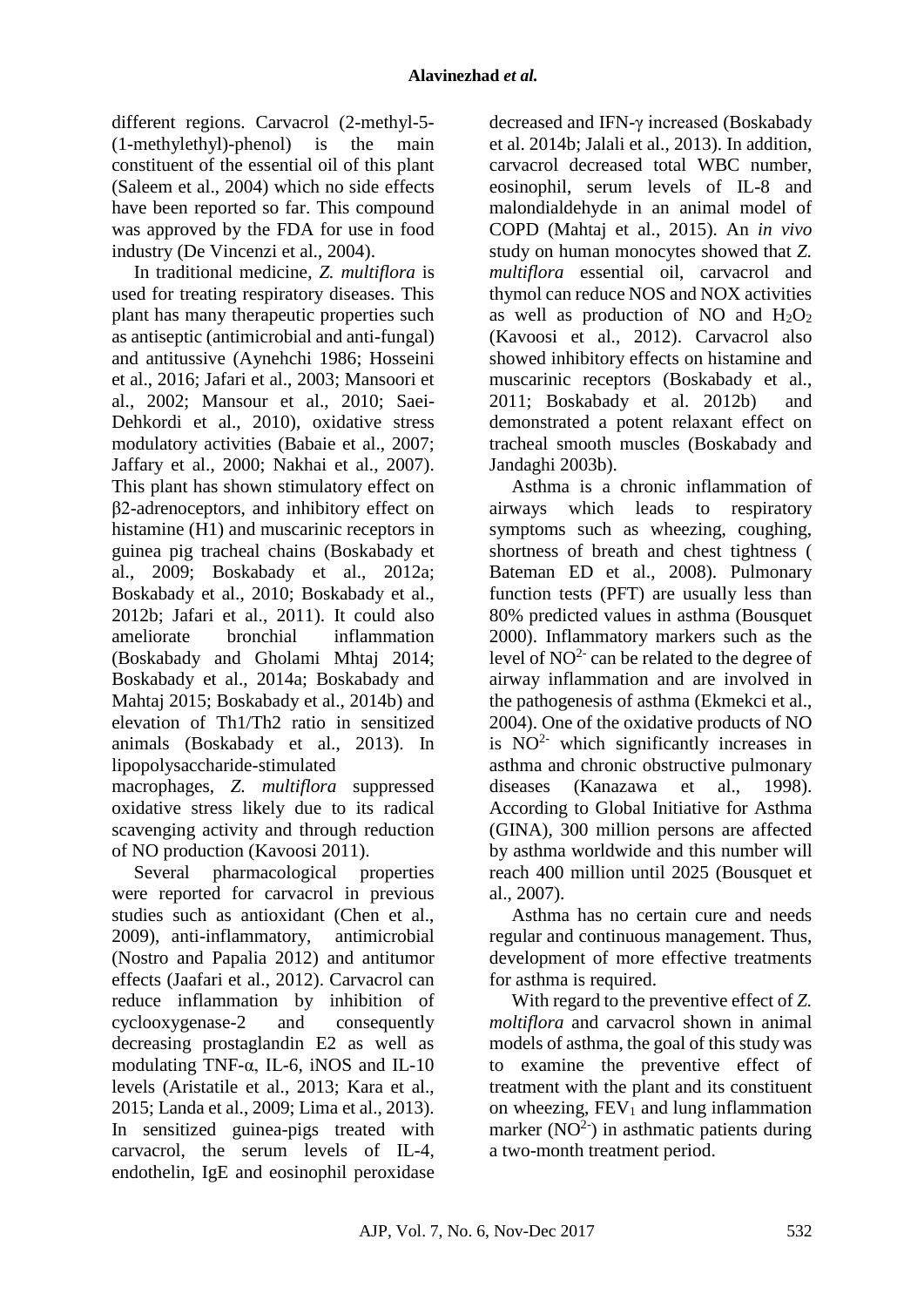# **Materials and Methods**

## **Subject selection**

According to GINA guideline, forty moderate to severe asthmatic patients were invited from asthma clinic, Mashhad University of Medical Sciences, Mashhad, Iran.

Inclusion criteria for the patients were: diagnosis with asthma by the physician, having two or more of symptoms such as cough or chest tightness at rest, nocturnal or early morning wheeze and wheeze or cough during exercise,  $FEV_1$  and  $PEF$  (Peak expiratory flow) less than 60% predicted values. Exclusion criteria were: having a history of other respiratory diseases, presence of respiratory infections, having cardiovascular diseases or diabetes, pregnancy and being younger than 20 or older than 70 years old. During the treatment period, patients used their previously prescribed drugs (i.e. corticosteroid inhalers, salbutamol and oral theophylline). This clinical trial was registered in Iranian Registry of Clinical Trials (IRCT Code: IRCT 2014101519546N1) and it was also approved by the Ethics Committee of Mashhad University of Medical Sciences (Ethics approval code: 910681). In addition, all subjects signed a written informed consent.

# **Treatment groups**

The patients were allocated to four groups (n=10) by block randomization as block size was 8 and blocks were selected by random numbers Table. Groups were as follow:

- 1) Placebo group (P)
- 2) Z low group which received 5 mg/kg/day *Z. multiflora*
- 3) Z high group which received 10 mg/kg/day *Z. multiflora*
- 4) C group which received 1.2 mg/kg/day carvacrol.

The doses of the extract and carvacrol were chosen according to the previous studies done on these agents in animal models of lung diseases (one tenth of animal doses were chosen for human subjects), [\(Gholami Mahtaj et al., 2015\)](#page-9-17). Patients in each treatment group consumed prepared pharmaceutics 3 times a day for two months along with their routine medications. The manner of administration was double blind. Evaluation of wheezing,  $FEV<sub>1</sub>$  and blood samples were performed at three time points namely, pre-treatment (Time O), one month after the treatment (Time I) and two months after the treatment (Time II).

## **Pharmaceutical preparations**

The extract of *Z. multiflora* was purchased from Gieah-Essans Co. (Gorgan-Iran) which contained 20% alcohol, 55.4 mg/100 ml thymol, 7.7 mg/100 ml carvacrol, and 63.2 mg/100 ml total phenol. For preparation of the elixirs for Z low and Z high groups,  $116 \text{ mg/s}$  ml and  $232 \text{ mg/s}$ ml of the extract were dissolved in simple syrup, respectively. The amount of carvacrol in the elixir was measured by GC method [\(Liolios et al., 2009\)](#page-9-18). The GC analysis was performed using a Varian CP-3800 equipped with FID detector, fusedsilica column (CP-Sil 8CB, 50 m×0.25 mm, film thickness 0.12 um). For preparation of the placebo elixir, 5% alcohol was dissolved in simple syrup (80% w/v sucrose).

Carvacrol pharmaceutical grade (90%) was purchased from Ji'An HaiRui Natural Plant Co. (China). Pellets were produced by coating carvacrol onto the nonpareil beads (850–1180 μm) using fluidized bed coater (Wurster insert, Werner Glatt, Germany). For preparation of 80% (w/v) of carvacrol, 5% hydroxypropylmethyl cellulose (HPMC) and 2% Talc were dispersed in absolute ethanol. The suspension was sprayed onto nonpareils using fluidized bed coater. The suspension was stirred throughout the layering process. The carvacrol layering process was carried out to produce pellets with about 7.5 and 11.75% (w/w) carvacrol load. After coating, the pellets were re-coated with HPMC 5% solution and fluidized for about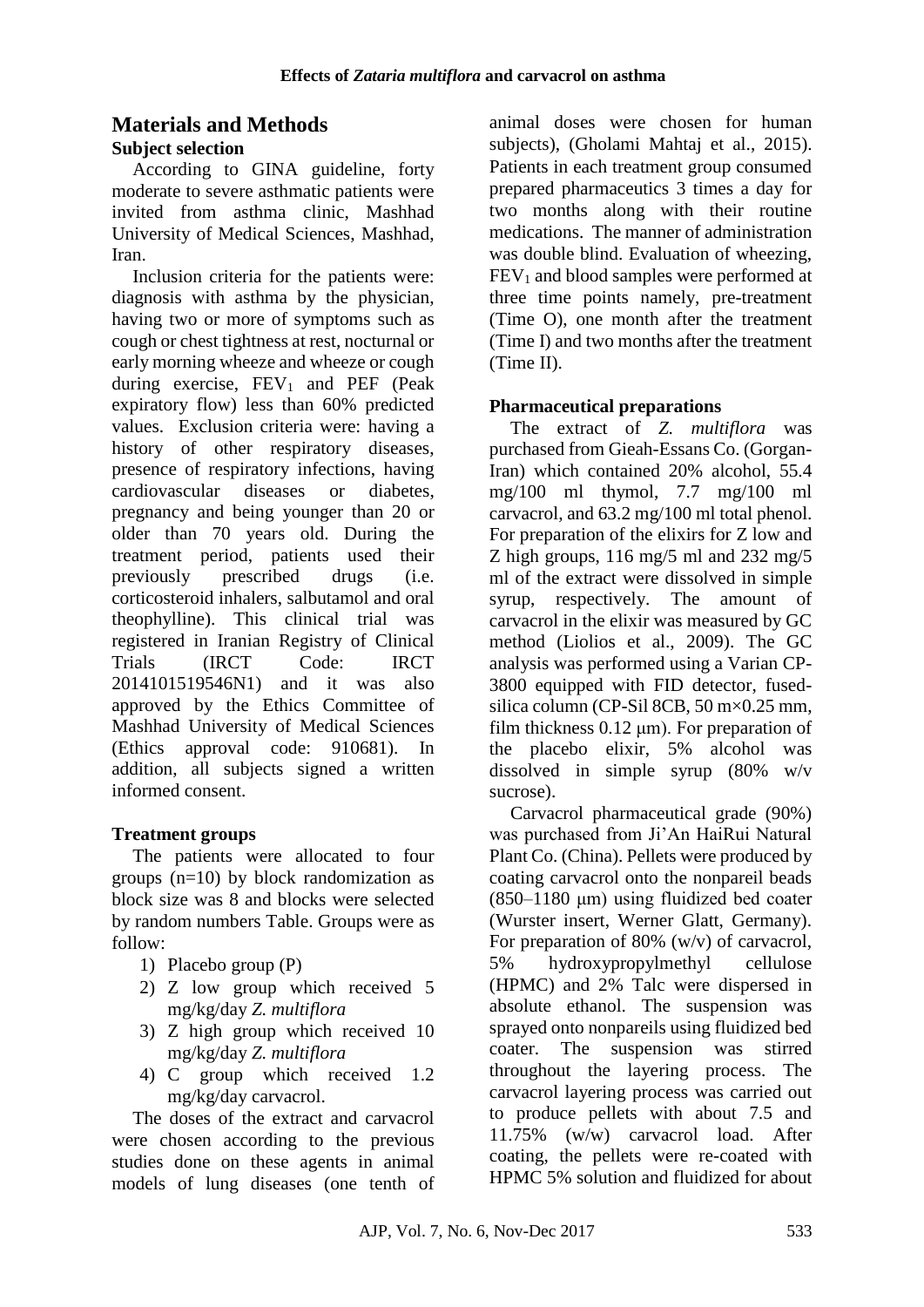5 min and then were kept in an oven for 2 hr at 40°C. The amount of carvacrol in pellets was measured by GC (with abovementioned properties).

Although all drugs were used during 3 months, an accelerated stability study  $(40^{\circ}C \pm 2^{\circ}C/75\% \pm 5\% RH)$  was done for a period of 6 months [\(Bajaj et al., 2012\)](#page-8-17). The results displayed no significant changes throughout this period.

#### **Assessment of wheezing and FEV<sup>1</sup>**

For assessment of the severity of day wheeze (DW) and exercise wheeze (EW), a questionnaire (in Farsi) was used [\(Boskabady and Farhadi 2008;](#page-8-18) [Boskabady](#page-8-19)  [et al., 2007;](#page-8-19) [Boskabady and Kolahdoz](#page-8-20)  [2002;](#page-8-20) [Masjedi MR et al., 1989\)](#page-10-4). Measurement of  $FEV<sub>1</sub>$  was performed based on standards outlined by the American Thoracic Society (ATS) using a spirometer with a pneumotachograph sensor (Model ST90, Fukuda, Sangyo Co. Ltd., Japan). Prior to measurement of  $FEV<sub>1</sub>$ , the technique was taught by the operator.  $FEV<sub>1</sub>$  was measured for three times in a sitting position while patients were using nose clips. Finally, the best values among three measurements, were selected.

#### **Blood sampling and NO2- measurement**

Blood samples were collected and the plasma was separated for  $NO<sup>2</sup>$ measurement. Measurement of nitrite was done using Griess Reagent System kit (Cat.# G2930).

# **Data analysis**

The results were presented as mean  $\pm$ SD. The data were analyzed by SPSS (version 11.5, SPSS Inc. USA). Significance level was considered at p<0.05. The comparisons within each group during three times of the study were done using a General Linear Model for Repeated Measures, with time as within-subjects. The Bonferroni test was performed for pairwise

comparisons. The comparison of wheezing was done by sign test. The comparison of percentage of changes of measured values during two month treatment among treated and placebo groups were carried out by Independent t-test.

The percentage of changes of each variable at time I or II relative to time 0 was calculated using the following equations:

(Value at time I or  $II$  - Value at time 0) x 100

Value at time 0

Calculation of percentage of changes of values at time II relative to time I, was done by the following equation:

(Value at time II - Value at time I) x 100

Value at time I

# **Results**

#### **Demography**

Forty patients were divided into four groups. In placebo group, 10 patients (4 males and 6 females) with an average age of 46.1  $\pm$  9.6 years old, a family history of asthma of 60%, a history of active smoking of 10% and an asthma severity of  $4.1 \pm 2.37$ were included. The patients of Z low group (n=10) were 3 males and 7 females with an average age of  $42.5 \pm 1.37$  years, a family history of asthma of 80%, a history of active smoking of 10% and an asthma severity of  $4.5 \pm 3.06$ . Asthmatic patients in Z high group (n=10) were 4 males and 6 females with an average age of  $48.2 \pm 8.23$  years, a family history of asthma of 60%, a history of active smoking of 20% and an asthma severity of  $5.3 \pm 3.43$ . In the group treated with carvacrol also 10 patients (4 males and 6 females) with an average age of  $46.6 \pm$ 1.23 years, a family history of asthma of 80%, a history of active smoking of 0% and an asthma severity of  $4.1 \pm 3.31$  participated (Table 1). Asthma severity did not show statistically significant differences among the four groups.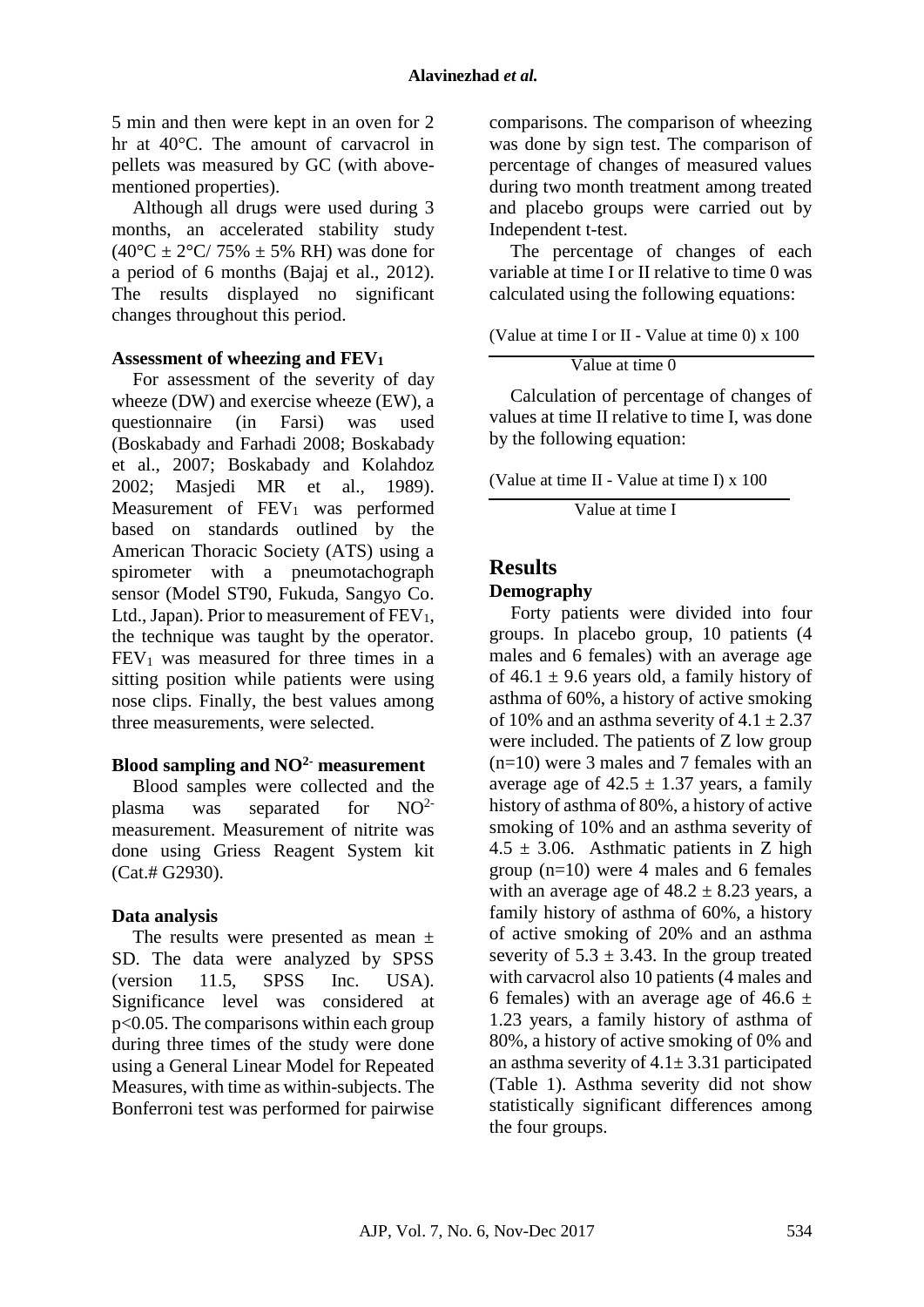#### **Effects of** *Zataria multiflora* **and carvacrol on asthma**

| Table 1. Demographic information of the patients in unterent groups. |                |                |                  |                  |                 |  |  |  |
|----------------------------------------------------------------------|----------------|----------------|------------------|------------------|-----------------|--|--|--|
| <b>Characteristic</b>                                                |                | P              | Z low            | Z high           | C               |  |  |  |
| <b>Number of patient</b>                                             |                | 10             | 10               | 10               | 10              |  |  |  |
| <b>Sex</b>                                                           | Male           | 40%            | 30%              | 40%              | 40%             |  |  |  |
|                                                                      | Female         | 60%            | 70%              | 60%              | 60%             |  |  |  |
| Age (year)                                                           |                | $46.1 \pm 9.6$ | $42.5 \pm 1.37$  | $48.2 + 8.23$    | $46.6 \pm 1.23$ |  |  |  |
| Height (cm)                                                          |                | $162 \pm 7.86$ | $162.7 \pm 8.93$ | $163.9 \pm 6.36$ | $159 \pm 8.48$  |  |  |  |
| <b>History of smoking</b>                                            | Active         | 10%            | 10%              | 20%              | $\Omega$        |  |  |  |
|                                                                      | <b>Passive</b> | 30%            | 20%              | 20%              | 50%             |  |  |  |
|                                                                      |                |                |                  |                  |                 |  |  |  |
| <b>Family history of asthma</b>                                      |                | 60%            | 80%              | 60%              | 80%             |  |  |  |
| Asthma severity                                                      |                | $4.1 \pm 2.37$ | $4.5 \pm 3.06$   | $5.3 \pm 3.43$   | $4.1 \pm 3.31$  |  |  |  |

Table 1. Demographic information of the patients in different graphs.

The results are presented as mean  $\pm$  SD. Statistical comparisons were performed using independent T-test. P; Placebo group, Z low group were treated with 5 mg/kg/day of the extract, Z high group were treated with 10 mg/kg/day of the extract, C group were treated with 1.2 mg/kg/day carvacrol.

#### **The effects of** *Z. multiflora* **and carvacrol on wheezing and FEV<sup>1</sup>**

In the placebo group, day wheeze (DW) and values of  $FEV<sub>1</sub>$  did not show variations among three time points of the study. However, exercise wheeze (EW) significantly increased at time I and II compared to time  $O (p < 0.01$  for both case), (Figure 1-3).



Figure 1. Day wheeze scores for placebo and treated groups  $(n = 10)$  at three time points  $(O, I, and II)$ . The results are presented as mean  $\pm$  SD. Statistical comparisons were carried out by sign test.

\* p<0.05 and \*\* p<0.01 show significant differences in data obtained at time I and II from that of time O, respectively.

P: Placebo group; Z low group were treated with 5 mg/kg/day of the extract; Z high group were treated with 10 mg/kg/day of the extract; C group were treated with 1.2 mg/kg/day carvacrol.

Lung wheezing and values of  $FEV<sub>1</sub>$ among treated groups at three time points showed significant changes. Day wheeze in treated groups with carvacrol and two doses of the extract at time I was significantly reduced compared to time  $O$  ( $p<0.05$  to p<0.01), (Figure 1a). Day wheeze in all treated groups at time II compared to time O was significantly decreased  $(p<0.05$  to p<0.01), (Figure 1).

Exercise wheeze at both time points (I and II), as compared to time O, was significantly decreased in Z low, Z high and C groups ( $p<0.05$  for Z high at time II and p<0.01 for other cases), (Figure 2).

In addition, values of  $FEV<sub>1</sub>$  significantly increased in Z low and C groups at both time I and II compared to time O  $(p<0.01)$ for time I and  $p<0.001$  for time II) and in Z high, only at time II compared to time O (p<0. 05), (Figure 3).

#### **The effects of** *Z. multiflora* **and carvacrol on the plasma level of NO2- as an oxidative stress and inflammation marker**

The plasma level of  $NO<sup>2</sup>$  in Z high and C groups was significantly reduced at time II compared to time  $O(p<0.001$  for both cases) and at time II compared to time I  $(p<0.01$  for both cases), (Figure 4).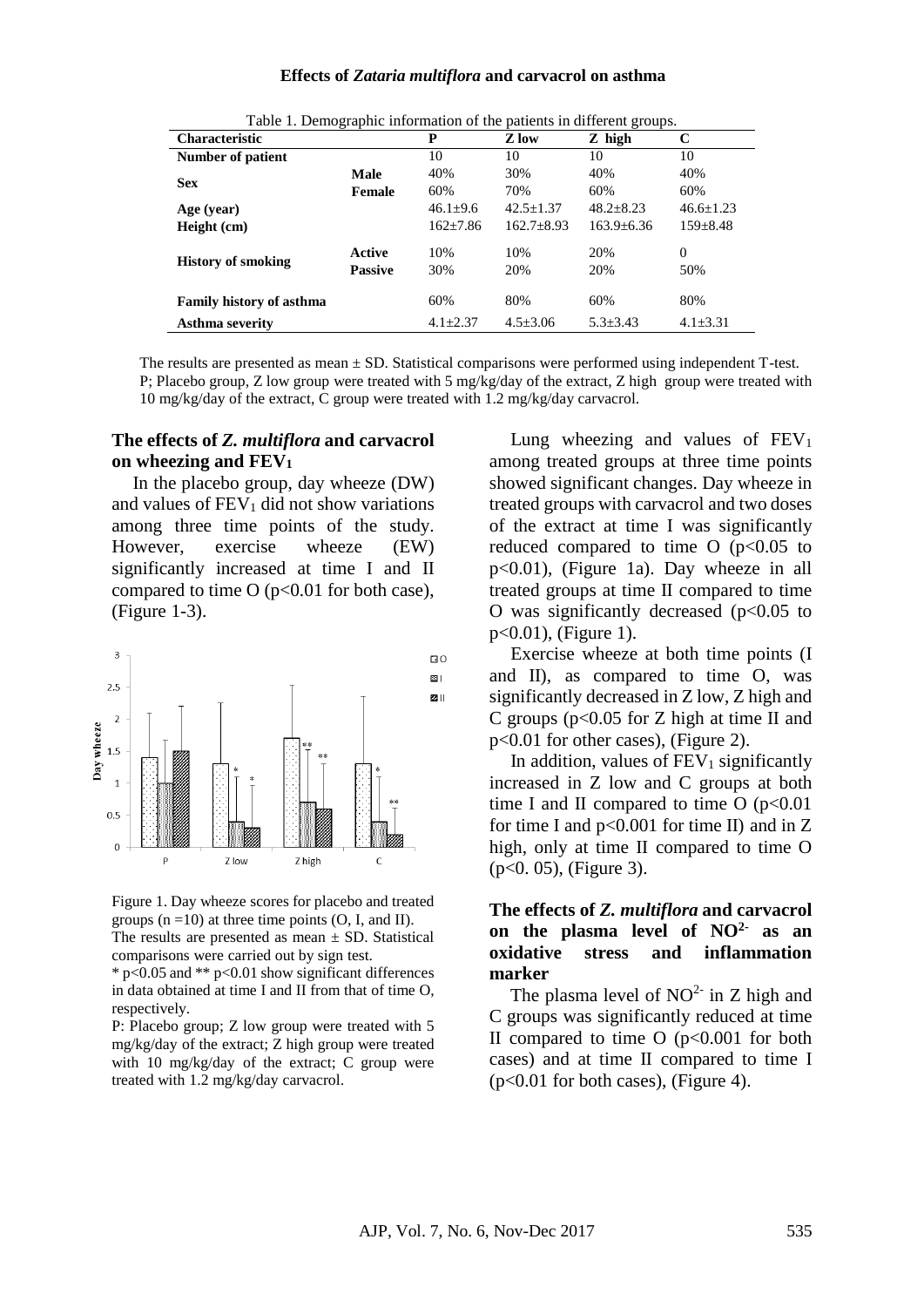

Figure 2. Exercise wheeze scores for placebo and treated groups  $(n = 10)$  at three time points  $(O, I, and)$ II).

The results are presented as mean  $\pm$  SD. Statistical comparisons were carried out by sign test.

\*  $p<0.05$  and \*\*  $p<0.01$ , show significant differences in data obtained at time I and II from that of time O, respectively.

P: Placebo group; Z low group were treated with 5 mg/kg/day of the extract; Z high group were treated with 10 mg/kg/day of the extract; C group were treated with 1.2 mg/kg/day carvacrol.



Figure 3. FEV1% for placebo and treated groups (n  $=10$ ) at three time points (O, I, and II).

The results are presented as mean  $\pm$  SD. Statistical comparisons were performed using Repeated Measures procedure, with time as within-subjects. Bonferroni test was performed for pairwise comparisons.

\* p<0.05, \*\* p<0.01, and \*\*\* p<0.001, show significant differences in data obtained at time I and II from that of time O, respectively.

P: Placebo group; Z low group were treated with 5 mg/kg/day of the extract; Z high group were treated with 10 mg/kg/day of the extract; C group were treated with 1.2 mg/kg/day carvacrol.



Figure 4. Plasma level of  $NO<sup>2-</sup>$  for placebo and treated groups  $(n = 10)$  at three time points  $(0, I, and)$ II).

The results are presented as mean  $\pm$  SD. Statistical comparisons were performed using Repeated Measures procedure, with time as within-subjects. The Bonferroni test was performed for pairwise comparisons. \*\*\* p<0.001 shows significant differences in data obtained at time I and II from that of time O.  $++$  p<0.01, comparisons of time II with time I. P: Placebo group; Z low group were treated with 5 mg/kg/day of the extract; Z high group were treated with 10 mg/kg/day of the extract; C group were treated with 1.2 mg/kg/day carvacrol.

#### **Comparison of percentages of changes in**  wheezing,  $\text{FEV}_1$  and  $\text{NO}^{2-}$  during **treatment period between treated and placebo groups**

Percent of changes in DW at time I relative to time O for only Z high and at time II relative to time O for all treated groups were significantly higher compared to placebo group ( $p<0.05$  to  $p<0.01$ ), (Table 2). Percentage of changes in EW in all treated groups (Z low, Z high and C) both at time I relative to time O and at time II relative to time O, were significantly higher than group  $P (p<0.001$  for all cases), (Table 2). Also, Percentage of changes in  $FEV<sub>1</sub>$  in all treated groups (Z low, Z high and C) in both time I and II relative to time O were significantly higher than group  $P (p<0.05$  to p<0.001), (Table 2).

The percentage change of  $NO<sup>2</sup>$  during 2 months period of treatment only in time II relative to time O for group C which was significantly higher than group  $P (p<0.05)$ , (Table 2).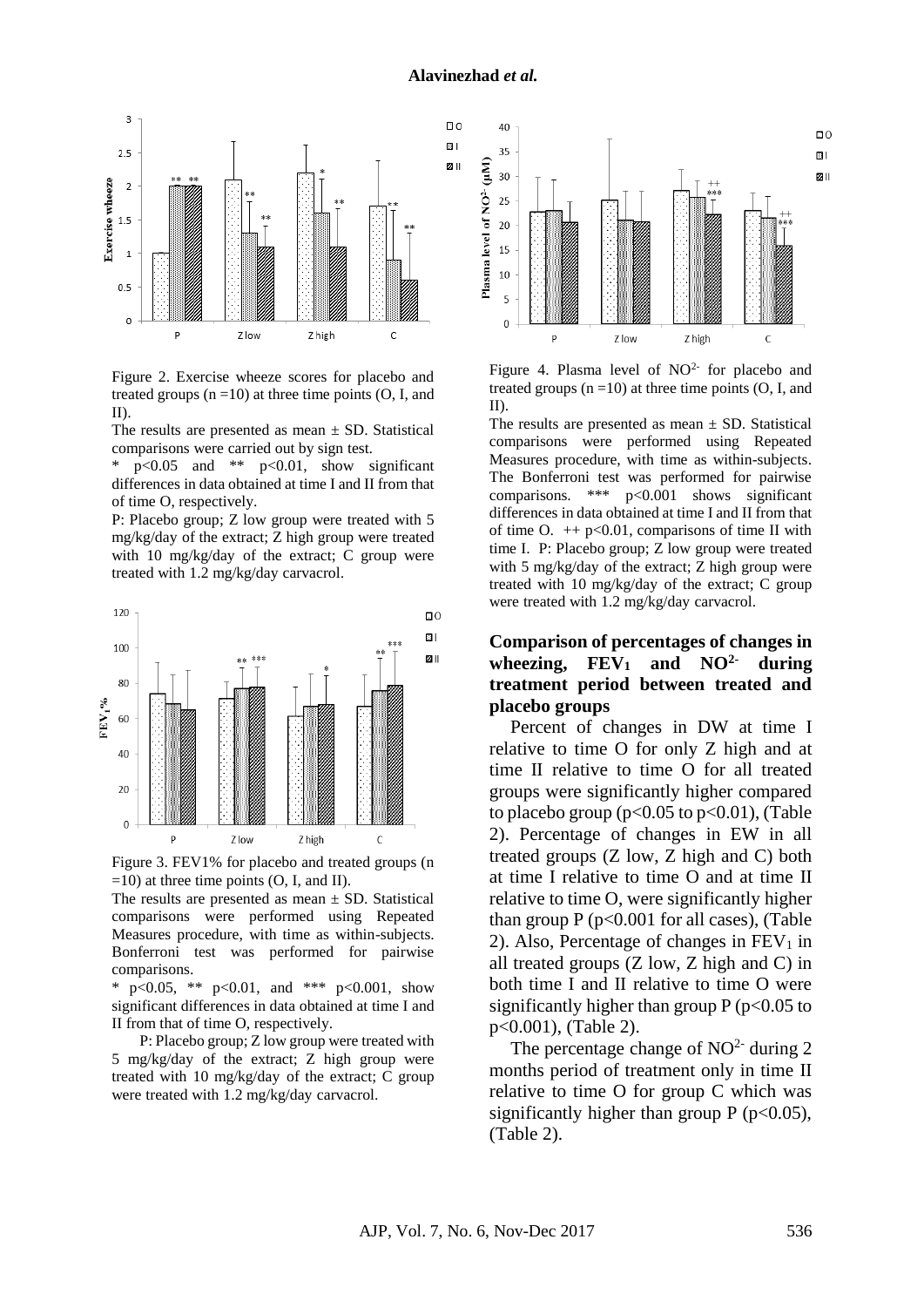**Comparison of percentages of changes in wheezing, FEV<sup>1</sup> and NO2- during treatment period among** *Z. multiflora*  **and carvacrol-treated groups**

Percentage of changes of EW at time II relative to time O for Z low and Z high groups were significantly lower than group C  $(p<0.05$  and  $p<0.01$ , respectively). Percentage of changes in  $NO<sup>2-</sup>$  at time II relative to time I for Z low group was also significantly lower than group C ( $p<0.01$ ), (Table 2).

Table 2. Percentage of changes in day wheeze (DW), exercise wheeze (EW),  $FEV_1$ , and  $NO^2$  at time I relative to time O  $(I/O)$ , time II relative to time O  $(II/O)$  and, time II relative to time I  $(II/I)$  in treated groups.

| <b>Time</b> | Group                            | <b>DW</b>                                                                         | EW                                                                                          | FEV <sub>1</sub>                                                                       | NO <sup>2</sup>                                                                     |
|-------------|----------------------------------|-----------------------------------------------------------------------------------|---------------------------------------------------------------------------------------------|----------------------------------------------------------------------------------------|-------------------------------------------------------------------------------------|
| $IO$        | P<br>Z low                       | $-25\pm 35.36$<br>$-53.33 \pm 50.18$                                              | $100 \pm 0.00$<br>$-36.67 \pm 20.49$ ***                                                    | $-6.05 \pm 12.51$<br>$7.9 \pm 7.16$ **                                                 | $14.05 \pm 64.02$<br>$-4.33 \pm 37.79$                                              |
|             | Z high                           | $-66.67 \pm 37.68$ *                                                              | $-26.67 \pm 23.83$ ***                                                                      | $9.84 + 19.68*$                                                                        | $-4.23+8.91$                                                                        |
|             | C                                | $-51.67 \pm 47.43$                                                                | $-53.33+37.52***$                                                                           | $15.17 \pm 15.74$ ***                                                                  | $-6.39 \pm 12.64$                                                                   |
| II/O        | P<br><b>Z</b> low<br>Z high<br>C | $-10\pm31.62$<br>$-63.33 \pm 48.30*$<br>$-70.00 \pm 35.83**$<br>$-61.67 + 45.85*$ | $100 \pm 0.00$<br>$-43.33 \pm 23.83$ *** +<br>$-31.67 \pm 22.84$ ***++<br>$-73.33+28.54***$ | $-12.98 \pm 19.81$<br>$8.91 \pm 6.36**$<br>$12.28 + 9.88$ ***<br>$19.21 \pm 16.49$ *** | $-3.80 \pm 28.72$<br>$-5.59 \pm 37.03$<br>$-16.77 \pm 12.85$<br>$-29.46 \pm 18.19*$ |
| II/I        | P<br>Z low<br>Z high<br>C        | $20 \pm 63.25$<br>$-10.00\pm31.62$<br>$-5.00 \pm 15.81$<br>$-15.00 \pm 33.75$     | $0.00 \pm 0.00$<br>$-10\pm 21.08$<br>$-30\pm 34.96$<br>$-25+42.49$                          | $-6.47 \pm 17.39$<br>$1.01 \pm 3.17$<br>$3.72 \pm 11.7$<br>$3.56 \pm 4.91$             | $-6.65 \pm 20.18$<br>$-1.33 \pm 11.59++$<br>$-13.15+9.61$<br>$-23.95 \pm 20.34$     |

The results are presented as mean ± SD. Statistical comparisons were performed using independent T-test.  $*$  p<0.05, \*\* p<0.01, and \*\*\* p<0.001, show significant differences as compared to group P.

 $+$  p<0.05, and  $+$  p<0.01, show significant differences as compared to group C

P: Placebo group; Z low group were treated with 5 mg/kg/day of the extract; Z high group were treated with 10 mg/kg/day of the extract; C group were treated with 1.2 mg/kg/day carvacrol.

# **Discussion**

The results of two-month treatment of asthmatic patients with two doses of *Z. multiflora* (5 and 10 mg/kg/day) and one dose of carvacrol (1.2 mg/kg/day) revealed clinical efficacy of *Z. multiflora* extract and carvacrol on asthma by decreasing lung wheezing, increasing  $FEV_1$  value and reducing an oxidative marker  $(NO<sup>2</sup>)$ .

Treatment with both doses of *Z. multiflora* and carvacrol for one and two months was effective in improvement of wheezing in asthmatic patients.  $FEV<sub>1</sub>$ values were also significantly increased in patients treated with *Z. multiflora* and carvacrol during this period. In a clinical evaluation, Hosseini et al., applied *Z. multiflora* extract syrup and diphenhydramine for the treatment of common cold-induced cough in children and concluded that *Z. multiflora* is more useful than diphenhydramine for reducing coughs [\(Hosseini et al. 2016\)](#page-9-1). In addition, previous studies suggested a bronchodilatory effect for carvacrol as it demonstrated a relaxant effect on guinea pig tracheal smooth muscles [\(Boskabady](#page-8-21)  [and Jandaghi 2003a;](#page-8-21) [Silva et al., 2014\)](#page-10-5). The inhibitory effect of the plant and its extract on muscarinic [\(Boskabady et al. 2011\)](#page-8-13) and histamine H1 receptors [\(Boskabady et al.](#page-8-5)  [2012b\)](#page-8-5) as well as their stimulatory effect on β2-adrenoreceptors [\(Boskabady et al. 2010\)](#page-8-4) were shown as possible mechanisms of the relaxant effect of the extract and carvacrol on tracheal smooth muscles. All described studies support the findings of the present study indicating the therapeutic potential of *Z. multiflora* and its constituent, carvacrol on asthma.

The results of the current study also showed that *Z. multiflora* and carvacrol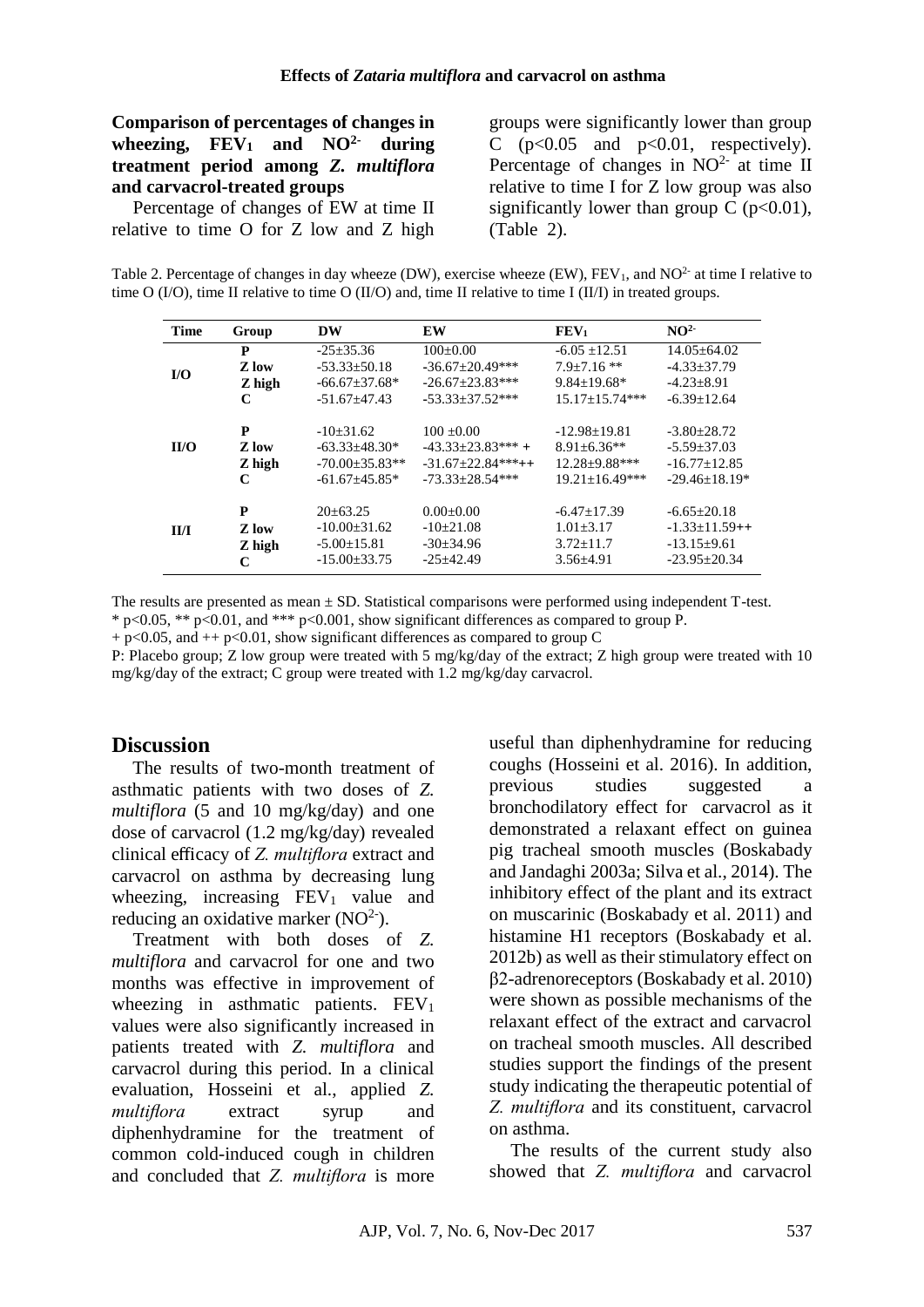treatment reduced the plasma levels of  $NO<sup>2</sup>$ after one and two months of treatment while treatment with placebo did not cause significant changes in  $NO<sup>2</sup>$  levels. Reactive nitrogen species have cellular deleterious effects and can cause both apoptosis and necrosis and subsequently damage the airways [\(Ricciardolo et al., 2006\)](#page-10-6). The immunopharmacological properties of *Z. multiflora* have been shown by several *in vitro* and *in vivo* models. In cultured human monocytes, the inhibitory effect of *Z. multiflora* essential oil on nitric oxide (NO) production was exhibited [\(Kavoosi et al.](#page-9-14)  [2012\)](#page-9-14). In addition, treatment with carvacrol significantly down-regulated the genes expressions of *TNF-α*, *IL-6*, *iNOS*, and *COX-2*, reflecting the anti-oxidant and antiinflammatory activity of carvacrol [\(Aristatile et al. 2013\)](#page-8-12). Therefore, *Z. multiflora* and carvacrol by decreasing NO in asthmatic patients may improve lung inflammation, the main pathophysiologic characteristic of the disease; through this reduction, *Z. multiflora* and carvacrol can ameliorate disease severity and symptoms.

The percentage of changes in EW,  $FEV<sub>1</sub>$ and  $NO<sup>2-</sup>$  in asthmatic patients following treatment with carvacrol for one and specially two months, were more marked compared to the treatment with both doses of *Z. multiflora*. These results suggest that the therapeutic effect of the plant is perhaps due to the effect of its constituent, carvacrol.

*Z. multiflora* treatment also led to reduction of WBC, eosinophil, neutrophil and monocyte in blood samples of COPD animals [\(Boskabady and Gholami Mhtaj](#page-8-6)  [2014\)](#page-8-6). *Z. multiflora* and carvacrol also increased gene expression of antiinflammatory (*IFN-γ*, and *FOXP3*) and decreased inflammatory cytokines (*IL-4*, *TGF-β*, and *IL-17*) in sensitized mice [\(Kianmehr et al., 2016;](#page-9-19) [Kianmehr et al.,](#page-9-20)  [2017\)](#page-9-20). These studies together with the results of the present study, showed that *Z. multiflora* and carvacrol are effective in the treatment of asthma by reducing lung inflammation by various mechanisms.

The results of the present study showed that treatment of asthmatic patients with *Z. multiflora* and carvacrol resulted in improvement of respiratory symptoms and PFT values perhaps by reducing lung inflammation. However, to better understand the effect of *Z. multiflora* and carvacrol in asthmatic patients, more clinical trials focusing on evaluation of various inflammatory mediators and cytokines, treatment with longer time period in a larger population, are needed to confirm the therapeutic potential of the plant and its constituent on asthma. Also, we suggest that lower and higher doses of *Z. multiflora* and carvacrol should be examined in further studies. The relatively big SD in our results is due to relative small sample size. However, with the present sample size the significant effect of treatment with the plant and carvacrol on most of the parameters were seen but in the future the effect of *Z. multiflora* and carvacrol should be examined in a larger population of asthmatic patients.

In conclusion, the results showed improvement in lung wheezing and  $FEV<sub>1</sub>$ value in asthmatic patients who were treated with *Z. multiflora* and carvacrol for two months, which could be due to antiinflammatory properties of these agents through reduction of  $NO<sup>2</sup>$ . Therefore, a preventive therapeutic effect for the plant on asthma could be suggested which is perhaps due to the presence of its constituent, carvacrol.

# **Acknowledgement**

The research has been supported financially by the Research Council of Mashhad University of Medical Sciences. The results of this paper are a part of the PhD thesis of Azam Alavinezhad.

# **Conflict of interest**

The authors declare that they have no competing interests.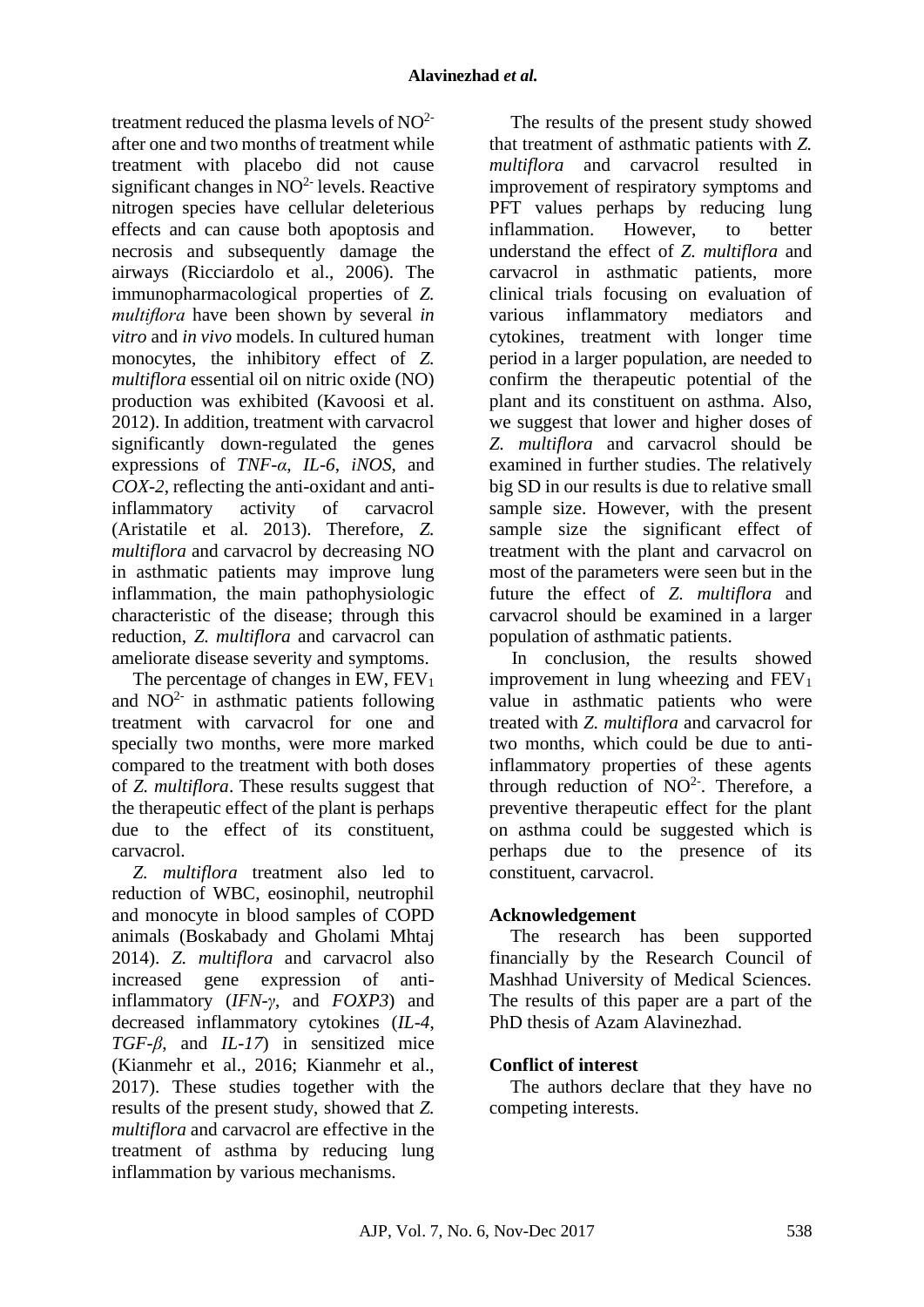# **References**

- <span id="page-8-12"></span>Aristatile B, Al-Assaf AH, Pugalendi KV. 2013. Carvacrol suppresses the expression of inflammatory marker genes in Dgalactosamine-hepatotoxic rats. Asian Pac J Trop Med, 6:205-211.
- <span id="page-8-0"></span>Aynehchi, Y., 1986. Pharmacognosy and Medicinal Plants of Iran. Tehran University Press, Tehran, pp: 1041.
- <span id="page-8-1"></span>Babaie M, Yasa N, Mohammadirad A, Khorasani R, Abdollahi M. 2007. On the anti oxidative stress potential of Zataria multiflora Boiss (Avishan shirazi) in rats. Int J Pharmacol, 3:510-514.
- <span id="page-8-17"></span>Bajaj S, Singla D, Sakhuja N. 2012. Stability Testing of Pharmaceutical Products. J Appl Pharm Sci, 2:129-138.
- <span id="page-8-13"></span>Boskabady M, Jafari Z, Pouraboli I. 2011. The effect of carvacrol on muscarinic receptors of guinea‐pig tracheal chains. Phytother Res, 25:530-535.
- <span id="page-8-21"></span>Boskabady M, Jandaghi P. 2003a. Relaxant effects of carvacrol on guinea pig tracheal chains and its possible mechanisms. Die Pharmazie- Int J Pharm Sci, 58:661-663.
- <span id="page-8-2"></span>Boskabady M, Kaveh M, Eftekhar N, Nemati A. 2009. The effect of Zataria multiflora boiss on β 2-adrenoceptors of guinea pig tracheal cahins. Evid Based Complement Alternat Med, 2011:1-9.
- <span id="page-8-18"></span>Boskabady MH, Farhadi J. 2008. The possible prophylactic effect of Nigella sativa seed aqueous extract on respiratory symptoms and pulmonary function tests on chemical war victims: a randomized, double-blind, placebo-controlled trial. J Altern Complement Med, 14:1137-1144.
- <span id="page-8-6"></span>Boskabady MH, Gholami Mhtaj L. 2014. Effect of the Zataria multiflora on systemic inflammation of experimental animals model of COPD. Biomed Res Int, 2014.
- <span id="page-8-3"></span>Boskabady MH, Jafari Z, Pouraboli I, Babazade B, Rahbardar MG. 2012a. Anti-cholinergic effect of Zataria multiflora Boiss on guinea pig tracheal chains. Nat Prod Res, 26:1523- 1528.
- <span id="page-8-7"></span>Boskabady MH, Jalali S, Farkhondeh T, Byrami G. 2014a. The extract of Zataria multiflora affect tracheal responsiveness, serum levels of NO, nitrite, PLA2, TP and histamine in sensitized Guinea pigs. J Ethnopharmacol, 156:301-308.
- <span id="page-8-14"></span>Boskabady MH, Jandaghi P. 2003b. Relaxant effects of carvacrol on guinea pig tracheal

chains and its possible mechanisms. Pharmazie, 58:661-663.

- <span id="page-8-19"></span>Boskabady MH, Karimiani EG, Vostacolaei HA. 2007. Respiratory symptoms and pulmonary function changes among carpet weavers in Iran. Int J Occup Environ Med, 13:369-375.
- <span id="page-8-4"></span>Boskabady MH, Kaveh M, Eftekhar N, Nemati A. 2010. Zataria multiflora Boiss and Carvacrol Affect β2-Adrenoceptors of Guinea Pig Trachea. Evid Based Complement Alternat Med, 2011.
- <span id="page-8-20"></span>Boskabady MH, Kolahdoz GH. 2002. Prevalence of asthma symptoms among the adult population in the city of Mashhad (north‐east of Iran). Respirology, 7:267-272.
- <span id="page-8-8"></span>Boskabady MH, Mahtaj LG. 2015. Lung inflammation changes and oxidative stress induced by cigarette smoke exposure in guinea pigs affected by Zataria multiflora and its constituent, carvacrol. BMC Complement Altern Med, 15:39.
- <span id="page-8-10"></span>Boskabady MH, Mehrjardi SS, Rezaee A, Rafatpanah H, Jalali S. 2013. The impact of Zataria multiflora Boiss extract on in vitro and in vivo Th 1/Th 2 cytokine (IFN-γ/IL4) balance. J Ethnopharmacol, 150:1024-1031.
- <span id="page-8-5"></span>Boskabady MH, Tabanfar H, Gholamnezhad Z, Sadeghnia HR. 2012b. Inhibitory effect of Zataria multiflora Boiss and carvacrol on histamine (H1) receptors of guinea-pig tracheal chains. Fundam Clin Pharmacol, 26:609-620.
- <span id="page-8-9"></span>Boskabady MH, Tabatabaee A, Jalali S. 2014b. Potential effect of the extract of Zataria multiflora and its constituent, carvacrol, on lung pathology, total and differential WBC, IgE and eosinophil peroxidase levels in sensitized guinea pigs. J Funct Foods, 11:49- 61.
- <span id="page-8-15"></span>Bousquet J. 2000. Global initiative for asthma (GINA) and its objectives. Clinical and experimental allergy : journal of the British Society for Allergy Clin Immunol, 30 Suppl  $1:2-5.$
- <span id="page-8-16"></span>Bousquet J, Clark T, Hurd S, Khaltaev N, Lenfant C, O'byrne P, Sheffer A. 2007. GINA guidelines on asthma and beyond. Allergy, 62:102-112.
- <span id="page-8-11"></span>Chen F, Shi Z, Neoh K, Kang E. 2009. Antioxidant and antibacterial activities of eugenol and carvacrol‐grafted chitosan nanoparticles. Biotechnol Biomed Eng, 104:30-39.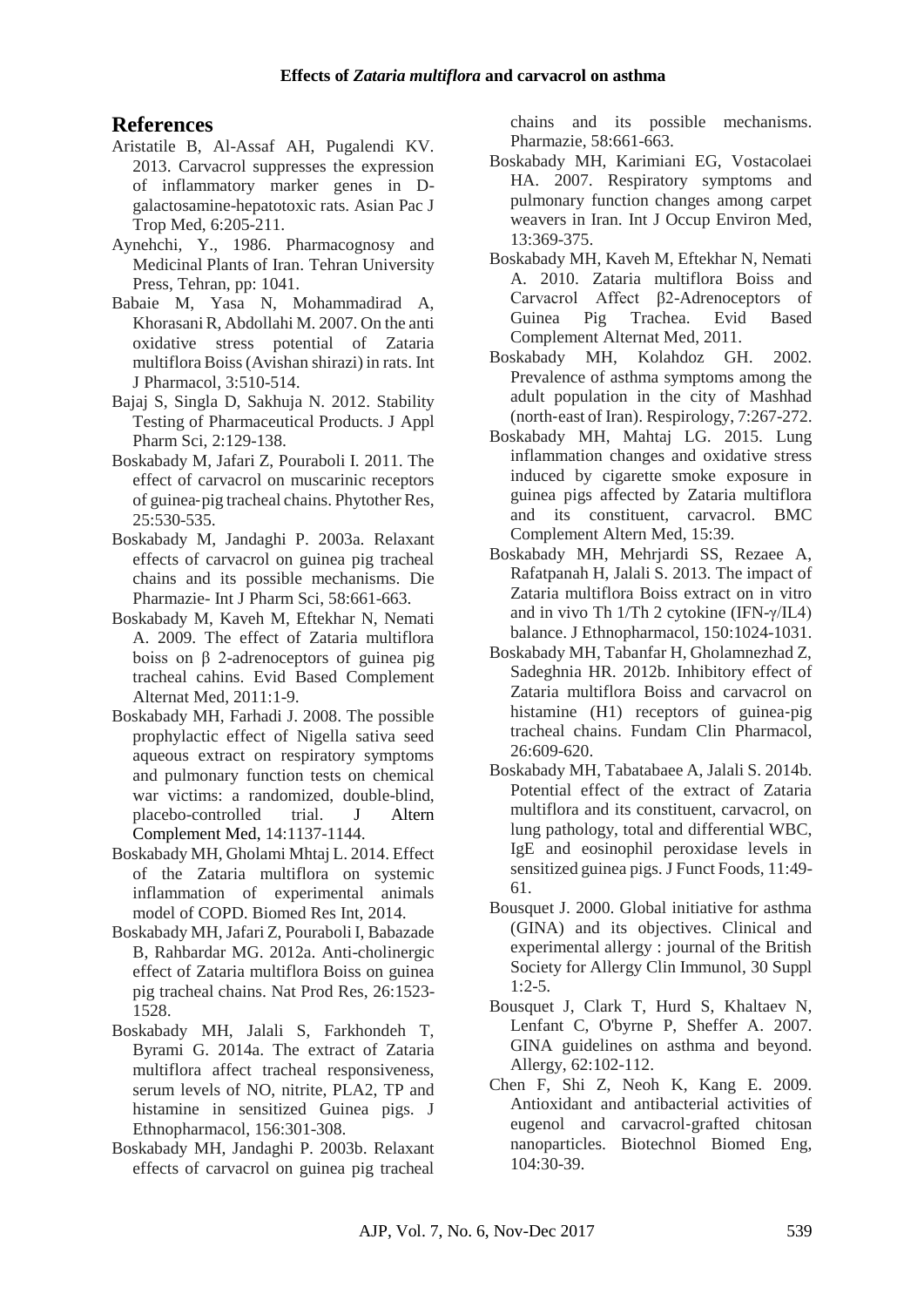- <span id="page-9-0"></span>De Vincenzi M, Stammati A, De Vincenzi A, Silano M. 2004. Constituents of aromatic plants: carvacrol. Fitoterapia, 75:801-804.
- <span id="page-9-15"></span>Ekmekci OB, Donma O, Sardoğan E, Yildirim N, Uysal O, Demirel H, Demir T. 2004. Iron, Nitric Oxide, and Myeloperoxidase in Asthmatic Patients. Biochem (Moscow), 69:462-467.
- <span id="page-9-17"></span>Gholami Mahtaj L, Boskabady M, Mohamadian Roshan N. 2015. The Effect of Zataria multiflora and its Constituent, Carvacrol, on Tracheal Responsiveness and Lung Pathology in Guinea Pig Model of COPD. Phytother Res, 29:730-736.
- <span id="page-9-1"></span>Hosseini F, Mahjoub H, Amanati A, Fazlian MM, Sedighi I. 2016. Comparison of Zataria multiflora Extract Syrup and Diphenhydramine in the Treatment of Common Cold-Induced Cough in Children: A Double-Blind, Randomized, Clinical Trial. Arch Paediatr Infect Dis, 4.
- <span id="page-9-8"></span>Jaafari A, Tilaoui M, Mouse HA, M'bark LA, Aboufatima R, Chait A. 2012. Comparative study of the antitumor effect of natural monoterpenes: relationship to cell cycle analysis. Rev Bras Farmacogn, 22:534-540.
- <span id="page-9-2"></span>Jafari S, Amanlou M, Borhan-Mojabi K, Farsam H. 2003. Comparative study of zataria multiflora extracts with Myrthus communis preparation in the treatment of recurrent aphthous stomatitis. Daru, 11.
- <span id="page-9-6"></span>Jafari Z, Boskabady MH, Pouraboli I, Babazade B. 2011. Zataria multiflora Boiss inhibits muscarinic receptors of incubated tracheal smooth muscle with propranolol. Avicenna J Phytomed, 1:7-13.
- <span id="page-9-5"></span>Jaffary F, Ghannadi A, POUSH AS. 2000. Antiinflammatory activity of Zataria multiflora Boiss. J Res Med Sci, 5.
- <span id="page-9-12"></span>Jalali S, Boskabady MH, Rohani AH, Eidi A. 2013. The effect of carvacrol on serum cytokines and endothelin levels of ovalbumin sensitized guinea-pigs. Iran J Basic Med Sci, 16:615.
- <span id="page-9-16"></span>Kanazawa H, Shoji S, Yoshikawa T, Hirata K, Yoshikawa J. 1998. Increased production of endogenous nitric oxide in patients with bronchial asthma and chronic obstructive pulmonary. Clin Exp Allergy, 28:1244- 1250.
- <span id="page-9-9"></span>Kara M, Uslu S, Demirci F, Temel HE, Baydemir C. 2015. Supplemental carvacrol can reduce the severity of inflammation by influencing the production of mediators of inflammation. Inflammation, 38:1020-1027.
- <span id="page-9-7"></span>Kavoosi G. 2011. Effects of Zataria multiflora essential oil on nitric oxide scavenging and nitric oxide production in murine macrophages. Clin Biochem, 44:S38.
- <span id="page-9-14"></span>Kavoosi G, Teixeira da Silva JA, Saharkhiz MJ. 2012. Inhibitory effects of Zataria multiflora essential oil and its main components on nitric oxide and hydrogen peroxide production in lipopolysaccharide‐stimulated macrophages. J Pharm Pharmacol, 64:1491- 1500.
- <span id="page-9-19"></span>Kianmehr M, Rezaei A, Boskabady MH. 2016. Effect of carvacrol on various cytokines genes expression in splenocytes of asthmatic mice. Iran J Basic Med Sci, 19:402-410.
- <span id="page-9-20"></span>Kianmehr M, Rezaei A, Hosseini M, Khazdair MR, Rezaee R, Askari VR. 2017. Immunomodulatory effect of characterized extract of Zataria multiflora on Th1, Th2 and Th17 in normal and Th2 polarization state. Food Chem Toxicol, 99:119-127.
- <span id="page-9-10"></span>Landa P, Kokoska L, Pribylova M, Vanek T, Marsik P. 2009. In vitro anti-inflammatory activity of carvacrol: Inhibitory effect on COX-2 catalyzed prostaglandin E 2 biosynthesisb. Arch Pharm Res, 32:75-78.
- <span id="page-9-11"></span>Lima MdS, Quintans-Júnior LJ, de Santana WA, Martins Kaneto C, Pereira Soares MB, Villarreal CF. 2013. Anti-inflammatory effects of carvacrol: Evidence for a key role of interleukin-10. Eur J Pharmacol, 699:112- 117.
- <span id="page-9-18"></span>Liolios C, Gortzi O, Lalas S, Tsaknis J, Chinou I. 2009. Liposomal incorporation of carvacrol and thymol isolated from the essential oil of Origanum dictamnus L. and in vitro antimicrobial activity. Food Chem, 112:77-83.
- <span id="page-9-13"></span>Mahtaj LG, Feizpour A, Kianmehr M, Soukhtanloo M, Boskabady MH. 2015. The effect of carvacrol on systemic inflammation in guinea pigs model of COPD induced by cigarette smoke exposure. Pharmacol Rep, 67:140-145.
- <span id="page-9-3"></span>Mansoori P, Ghavami R, Shafiei A. 2002. Clinical evaluation of Zataria multiflora essential oil mouthwash in the management of recurrent aphthous stomatitis. DARU, 10:74-77.
- <span id="page-9-4"></span>Mansour A, Enayat K, Neda M-S, Behzad A. 2010. Antibacterial effect and physicochemical properties of essential oil of Zataria multiflora Boiss. Asian Pac J Trop Med, 3:439-442.